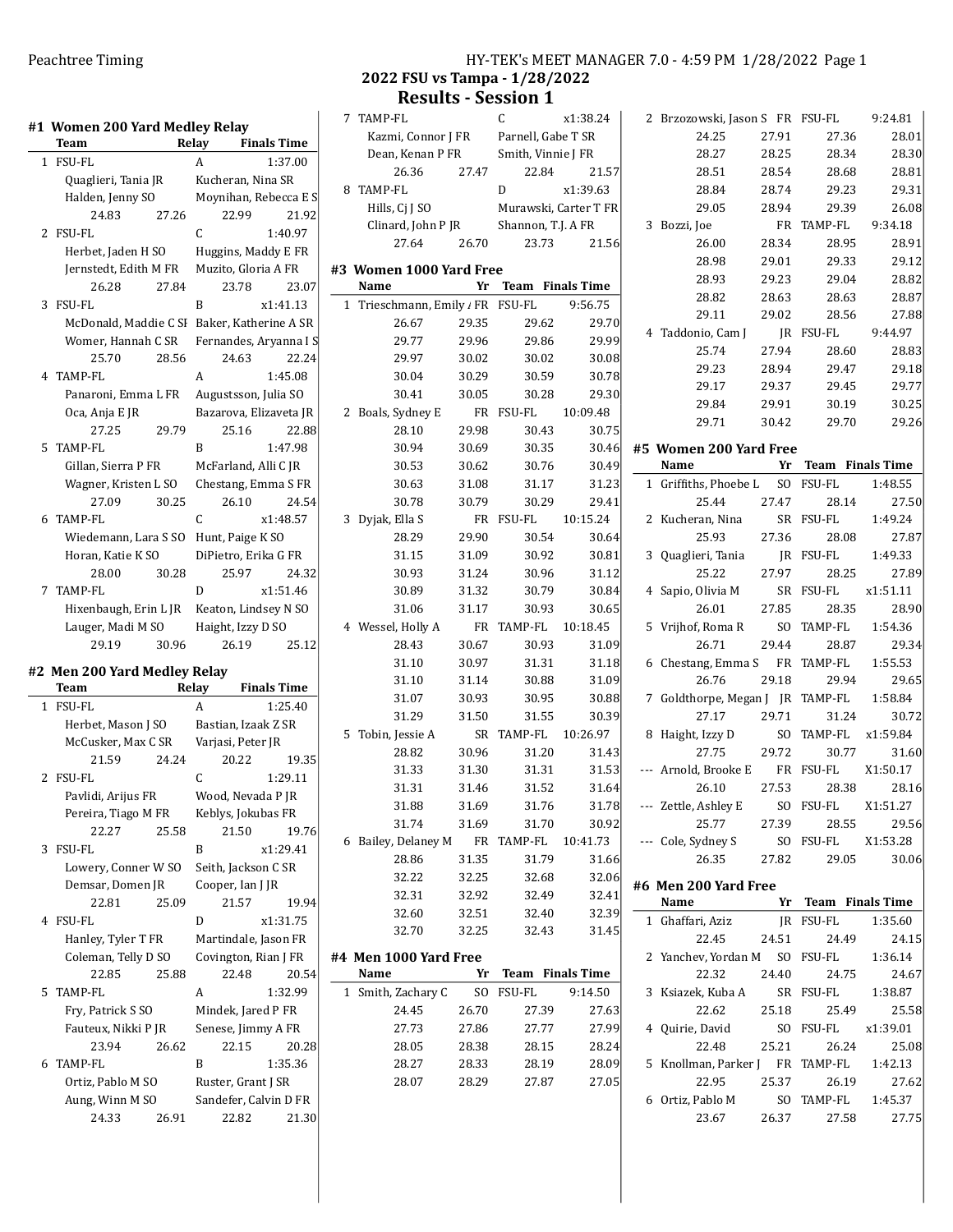|      | (#6 Men 200 Yard Free)                   |       |                                       |        |
|------|------------------------------------------|-------|---------------------------------------|--------|
|      | 7 Knobel, Johnny J                       |       | FR TAMP-FL 1:47.56                    |        |
|      | 24.41                                    | 26.69 | 27.67                                 | 28.79  |
|      | 8 Sandefer, Calvin D FR TAMP-FL x1:48.24 |       |                                       |        |
|      | 23.96                                    | 27.19 | 28.43                                 | 28.66  |
|      | --- Pavlidi, Arijus                      |       | FR FSU-FL X1:38.48                    |        |
|      | 22.48                                    | 24.84 | 25.47                                 | 25.69  |
|      | --- Monroe, Tre'V C                      |       | FR FSU-FL X1:39.84                    |        |
|      | 23.35                                    | 25.52 | 25.38                                 | 25.59  |
|      | --- Moran, Blake F                       |       | JR FSU-FL X1:40.03                    |        |
|      | 22.13                                    | 24.69 | 25.93                                 | 27.28  |
|      | --- Wood, Nevada P                       |       | JR FSU-FL X1:40.81                    |        |
|      | 23.33                                    | 25.07 | 25.71                                 | 26.70  |
|      | --- Keblys, Jokubas                      |       | FR FSU-FL X1:42.61                    |        |
|      | 23.07                                    | 25.96 | 26.44                                 | 27.14  |
|      | Scholz, Quinn T                          |       | JR FSU-FL X1:44.68                    |        |
|      | 23.33                                    | 25.76 | 27.41                                 | 28.18  |
|      | #7 Women 100 Yard Back                   |       |                                       |        |
|      | Name                                     |       | <b>Example 15 Yr Team Finals Time</b> |        |
| *1   | Murray, Pia J                            |       | SO FSU-FL                             | 54.64  |
|      | 26.39                                    | 28.25 |                                       |        |
| $*1$ | McDonald, Maddie C SR FSU-FL             |       |                                       | 54.64  |
|      | 26.40                                    | 28.24 |                                       |        |
| 3    | Herbet, Jaden H SO FSU-FL                |       |                                       | 55.37  |
|      | 26.99                                    | 28.38 |                                       |        |
|      | 4 Halden, Jenny                          |       | SO FSU-FL                             | x56.00 |
|      | 27.12                                    | 28.88 |                                       |        |
| 5    | Gillan, Sierra P FR TAMP-FL              |       |                                       | 58.04  |
|      | 28.19                                    | 29.85 |                                       |        |
|      | 6 Panaroni, Emma L FR TAMP-FL            |       |                                       | 59.60  |
|      | 28.67                                    | 30.93 |                                       |        |
| 7    | Hixenbaugh, Erin L JR TAMP-FL 1:00.41    |       |                                       |        |
|      | 29.67 30.74                              |       |                                       |        |
|      | 8 DeCoteau, Alice P SO TAMP-FL x1:02.12  |       |                                       |        |
|      | 29.58 32.54                              |       |                                       |        |
|      | Peterson, Natalie SO FSU-FL              |       |                                       | X57.47 |
|      | 27.95                                    | 29.52 |                                       |        |
|      | Lewis, Des D                             |       | FR FSU-FL                             | X57.77 |
|      | 27.91                                    | 29.86 |                                       |        |
|      | --- Wiedemann, Lara S SO<br>28.56        | 31.25 | TAMP-FL                               | X59.81 |
|      |                                          |       |                                       |        |
|      | #8  Men 100 Yard Back                    |       |                                       |        |
|      | Name                                     | Yr    | <b>Team</b> Finals Time               |        |
| 1    | Herbet, Mason J                          | SO    | <b>FSU-FL</b>                         | 46.07  |
|      | 22.26                                    | 23.81 |                                       |        |

| 22.26              | 23.81 |            |        |
|--------------------|-------|------------|--------|
| 2 Hanley, Tyler T  |       | FR FSU-FL  | 49.45  |
| 23.59              | 25.86 |            |        |
| 3 Lowery, Conner W |       | SO FSU-FL  | 49.93  |
| 23.52              | 26.41 |            |        |
| 4 Cooper, Ian J    |       | IR FSU-FL  | x50.32 |
| 24.56              | 25.76 |            |        |
| 5 Fauteux, Nikki P |       | IR TAMP-FL | 51.69  |
| 24.72              | 26.97 |            |        |
| 6 Fry, Patrick S   | SO.   | TAMP-FL    | 53.37  |
| 25.69              | 27.68 |            |        |

## Peachtree Timing Theorem 2012 12:59 PM 1/28/2022 Page 2 2022 FSU vs Tampa - 1/28/2022

Results - Session 1

| 7 Kazmi, Connor J |       | FR TAMP-FL | 54.51  |
|-------------------|-------|------------|--------|
| 26.87             | 27.64 |            |        |
| 8 Hills, Cj J     |       | SO TAMP-FL | x54.79 |
| 26.66             | 28.13 |            |        |

#9 Women 100 Yard Breast

| Name                                     |       | Yr Team Finals Time |
|------------------------------------------|-------|---------------------|
| 1 Huggins, Maddy E FR FSU-FL 1:01.19     |       |                     |
| 28.75                                    | 32.44 |                     |
| 2 Womer, Hannah C SR FSU-FL              |       | 1:03.32             |
| 30.06                                    | 33.26 |                     |
| 3 Baker, Katherine A SR FSU-FL 1:03.91   |       |                     |
| 29.99 33.92                              |       |                     |
| 4 Augustsson, Julia SO TAMP-FL 1:04.31   |       |                     |
| 30.40 33.91                              |       |                     |
| 5 Bazarova, Elizaveta JR TAMP-FL 1:04.32 |       |                     |
| 30.25                                    | 34.07 |                     |
| 6 Woods, Nora C                          |       | SR FSU-FL x1:04.74  |
| 31.00                                    | 33.74 |                     |
| 7 McFarland, Alli C                      |       | IR TAMP-FL 1:05.35  |
| 30.49                                    | 34.86 |                     |
| 8 Hunt, Paige K                          |       | SO TAMP-FL x1:06.04 |
| 31.64                                    | 34.40 |                     |
| --- Moran, Rachel K FR FSU-FL X1:03.87   |       |                     |
| 30.07                                    | 33.80 |                     |

## #10 Men 100 Yard Breast

|   | Name                            | Yr    |            | <b>Team</b> Finals Time |
|---|---------------------------------|-------|------------|-------------------------|
|   | 1 Varjasi, Peter                | IR    | FSU-FL     | 54.01                   |
|   | 25.35                           | 28.66 |            |                         |
|   | 2 Bastian, Izaak Z              |       | SR FSU-FL  | 54.92                   |
|   | 25.87                           | 29.05 |            |                         |
| 3 | Seith, Jackson C                | SR    | FSU-FL     | 55.16                   |
|   | 26.65                           | 28.51 |            |                         |
|   | 4 Martindale, Jason             |       | FR FSU-FL  | x56.43                  |
|   | 26.45                           | 29.98 |            |                         |
|   | 5 Mindek, Jared P               |       | FR TAMP-FL | 58.61                   |
|   | 27.42                           | 31.19 |            |                         |
|   | 6 Murawski, Carter T FR TAMP-FL |       |            | 1:01.49                 |
|   | 29.01                           | 32.48 |            |                         |
|   | 7 Parnell, Gabe T               |       | SR TAMP-FL | 1:01.91                 |
|   | 29.00                           | 32.91 |            |                         |
| 8 | Ruster, Grant J                 |       |            | SR TAMP-FL x1:02.13     |
|   | 28.32                           | 33.81 |            |                         |
|   |                                 |       |            |                         |

### #11 Women 200 Yard Fly

|   | Name                              | Yr    | <b>Team</b> Finals Time |         |
|---|-----------------------------------|-------|-------------------------|---------|
|   | 1 Jernstedt, Edith M              | FR    | <b>FSU-FL</b>           | 1:58.64 |
|   | 26.40                             | 30.20 | 30.65                   | 31.39   |
|   | 2 Bird, Jenny M                   | FR    | FSU-FL                  | 2:02.41 |
|   | 26.81                             | 30.76 | 31.53                   | 33.31   |
| 3 | Molino, Ginevra                   | SΟ    | <b>FSU-FL</b>           | 2:04.82 |
|   | 27.80                             | 31.48 | 32.37                   | 33.17   |
|   | 4 Horan, Katie K                  | SΟ    | TAMP-FL                 | 2:05.44 |
|   | 27.68                             | 31.58 | 32.56                   | 33.62   |
|   | 5 Sanchez-Hegarty, Car JR TAMP-FL |       |                         | 2:06.10 |
|   | 28.27                             | 31.70 | 33.29                   | 32.84   |

|              | 6 Lauger, Madi M                            | SO.            | TAMP-FL                 | 2:07.68            |
|--------------|---------------------------------------------|----------------|-------------------------|--------------------|
|              | 27.96                                       | 31.94          | 32.99                   | 34.79              |
|              | 7 Arnold, Megan N                           | JR             | <b>TAMP-FL</b>          | x2:08.92           |
|              | 28.87                                       | 32.01          | 33.36                   | 34.68              |
|              |                                             |                |                         |                    |
|              | #12 Men 200 Yard Fly                        |                |                         |                    |
|              | Name                                        | Yr             | <b>Team</b> Finals Time |                    |
| 1            | Hammond, Brennan (JR                        |                | FSU-FL                  | 1:46.79            |
|              | 24.41                                       | 26.93          | 28.03                   | 27.42              |
| 2            | Clark, Rush M                               | S <sub>O</sub> | FSU-FL                  | 1:47.54            |
|              | 24.05                                       | 27.13          | 27.92                   | 28.44              |
| 3            | Nugent, Auben F                             | <b>FR</b>      | <b>FSU-FL</b>           | 1:47.67            |
|              | 23.68                                       | 27.17          | 27.72                   | 29.10              |
| 4            | Smith, Zachary C                            | SO.            | FSU-FL                  | x1:48.93           |
|              | 24.51                                       | 27.81          | 28.48                   | 28.13              |
| 5            | Morgan, Ian P                               | S <sub>O</sub> | TAMP-FL                 | 1:51.21            |
|              | 24.84                                       | 27.86          | 28.78                   | 29.73              |
| 6            | Dean, Kenan P                               | FR             | TAMP-FL                 | 1:55.02            |
|              | 24.83                                       | 28.86          | 30.14                   | 31.19              |
| 7            | Aung, Winn M                                | SO.            | TAMP-FL                 | 1:55.47            |
|              | 24.88                                       | 28.69          | 30.92                   | 30.98              |
| 8            | Clinard, John P                             | JR             | TAMP-FL                 | x2:01.08           |
|              | 26.54                                       | 29.82          | 31.86                   | 32.86              |
|              | Sierra, Miguel                              | FR             | FSU-FL                  | X1:51.14           |
|              | 24.29                                       | 28.13          | 28.61                   | 30.11              |
|              | #13 Women 50 Yard Free                      |                |                         |                    |
|              | Name                                        | Yr             | Team                    | <b>Finals Time</b> |
| $\mathbf{1}$ | Moynihan, Rebecca E SR FSU-FL               |                |                         | 22.83              |
| 2            | Kurdi, Zsofia                               | S <sub>O</sub> | FSU-FL                  | 23.68              |
| 3            | Muzito, Gloria A                            |                | FR FSU-FL               | 23.76              |
| 4            | Fernandes, Aryanna I SR FSU-FL              |                |                         | x23.79             |
| 5            | Elnicki, Kate G                             |                | FR TAMP-FL              | 24.40              |
| 6            | Dzouenko, Anna M                            |                | JR TAMP-FL              | 24.56              |
| 7            | DiPietro, Erika G                           |                | FR TAMP-FL              | 24.58              |
| 8            |                                             |                | SO TAMP-FL              | x24.96             |
|              | Wagner, Kristen L<br>--- Banks, Gabrianna C |                | SO FSU-FL               | X23.31             |
|              | --- Quaglieri, Tania                        |                | IR FSU-FL               | X23.47             |
| ---          | Dicks, Alexandra E                          |                | FR FSU-FL               | X23.72             |
| ---          |                                             | <b>SR</b>      | FSU-FL                  | X23.83             |
|              | Hew, Lauren E<br>Iwaniec Dewhurst, El FR    |                | FSU-FL                  | X24.52             |
|              |                                             |                |                         |                    |
|              | #14  Men 50 Yard Free                       |                |                         |                    |
|              | Name                                        | Yr             | Team                    | <b>Finals Time</b> |
| 1            | McCusker, Max C                             | SR             | FSU-FL                  | 19.79              |
| 2            | Pavlidi, Arijus                             | FR             | FSU-FL                  | 20.36              |
| 3            | Ksiazek, Kuba A                             | SR             | FSU-FL                  | 20.48              |
| 4            | Aguilar, Adrian                             | JR             | <b>FSU-FL</b>           | x20.73             |
| 5            | Senese, Jimmy A                             | FR             | TAMP-FL                 | 20.87              |
| 6            | Slanschek, Marvin                           | SR             | TAMP-FL                 | 21.15              |
| 7            | Shannon, T.J. A                             | FR             | TAMP-FL                 | 21.58              |
| 8            | Smith, Vinnie J                             | FR             | TAMP-FL                 | x21.82             |
| ---          | Monroe, Tre'V C                             | FR             | FSU-FL                  | X20.70             |
| ---          | Pereira, Tiago M                            | FR             | FSU-FL                  | X20.84             |
| ---          | Lauritzen, Ian O                            | SO             | FSU-FL                  | X20.85             |
| ---          | Covington, Rian J                           | FR             | FSU-FL                  | X20.93             |

--- Miller, Dominic G FR FSU-FL X20.96 --- Butters, Eli B FR FSU-FL X21.44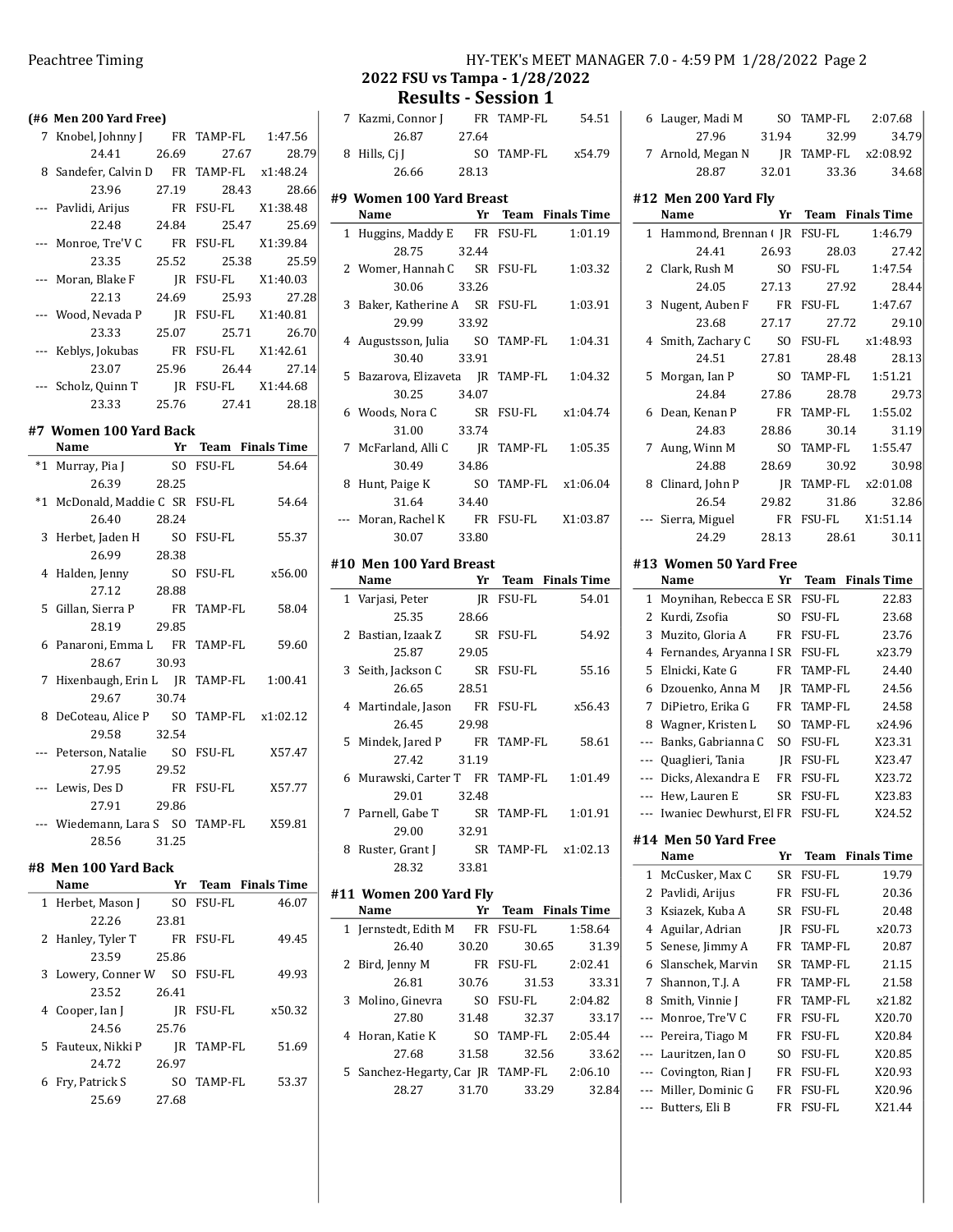| $($ #14 Men 50 Yard Free $)$                  |           |        |
|-----------------------------------------------|-----------|--------|
| --- Coleman, Telly D SO FSU-FL X21.52         |           |        |
| #17 Women 100 Yard Free                       |           |        |
| <b>Example 12 Yr Team Finals Time</b><br>Name |           |        |
| 1 Kurdi, Zsofia                               | SO FSU-FL | 50.37  |
| 24.13 26.24                                   |           |        |
| 2 Bazarova, Elizaveta JR TAMP-FL              |           | 50.86  |
| 26.28<br>24.58                                |           |        |
| 3 Griffiths, Phoebe L SO FSU-FL               |           | 50.89  |
| 24.86 26.03                                   |           |        |
| 4 Muzito, Gloria A FR FSU-FL                  |           | 51.03  |
| 24.51 26.52                                   |           |        |
| 5 Arnold, Brooke E FR FSU-FL                  |           | x51.82 |
| 25.09 26.73                                   |           |        |
| 6 Elnicki, Kate G FR TAMP-FL 52.76            |           |        |
| 25.54 27.22                                   |           |        |
| 7 Chestang, Emma S FR TAMP-FL                 |           | 52.79  |
| 25.38 27.41                                   |           |        |
| 8 Vrijhof, Roma R SO TAMP-FL x52.90           |           |        |
| 25.99 26.91                                   |           |        |
| --- Banks, Gabrianna C SO FSU-FL              |           | X50.81 |
| 24.20 26.61                                   |           |        |
| --- Sapio, Olivia M SR FSU-FL                 |           | X51.96 |
| 25.17 26.79                                   |           |        |
| --- Ottavianelli, Arianna FR FSU-FL           |           | X52.30 |
| 24.93<br>27.37                                |           |        |
| --- Lewis, Des D FR FSU-FL<br>25.20 27.60     |           | X52.80 |
| Hew, Lauren E SR FSU-FL                       |           | X54.16 |
| 25.39 28.77                                   |           |        |
|                                               |           |        |
| #18 Men 100 Yard Free                         |           |        |

| $\pi$ 10 MEII 100 IAIU FIEE |                                |       |            |                     |
|-----------------------------|--------------------------------|-------|------------|---------------------|
|                             | Name                           |       |            | Yr Team Finals Time |
|                             | 1 Moran, Blake F               |       | IR FSU-FL  | 44.46               |
|                             | 21.21                          | 23.25 |            |                     |
|                             | 2 Monroe, Tre'V C              |       | FR FSU-FL  | 45.31               |
|                             | 22.03                          | 23.28 |            |                     |
|                             | 3 Aguilar, Adrian JR FSU-FL    |       |            | 45.47               |
|                             | 21.70                          | 23.77 |            |                     |
|                             | 4 Slanschek, Marvin SR TAMP-FL |       |            | 46.08               |
|                             | 21.82                          | 24.26 |            |                     |
|                             | 5   Clark, Rush M              |       | SO FSU-FL  | x46.35              |
|                             | 22.24                          | 24.11 |            |                     |
|                             | 6 Fry, Patrick S SO TAMP-FL    |       |            | 47.67               |
|                             | 22.67                          | 25.00 |            |                     |
|                             | 7 Senese, Jimmy A FR TAMP-FL   |       |            | 47.81               |
|                             | 22.66                          | 25.15 |            |                     |
|                             | 8 Sandefer, Calvin D           |       | FR TAMP-FL | x49.29              |
|                             | 23.06                          | 26.23 |            |                     |
|                             | --- Lauritzen, Ian O           | SO.   | FSU-FL     | X45.17              |
|                             | 21.92                          | 23.25 |            |                     |
|                             | --- Cooper, Ian J              |       | JR FSU-FL  | X45.58              |
|                             | 21.78                          | 23.80 |            |                     |
|                             | --- Speck, Tanker T            | SO.   | FSU-FL     | X46.80              |
|                             | 22.18                          | 24.62 |            |                     |
|                             |                                |       |            |                     |

| HY-TEK's MEET MANAGER 7.0 - 4:59 PM 1/28/2022 Page 3 |  |  |
|------------------------------------------------------|--|--|
| 2 FSU vs Tampa - 1/28/2022                           |  |  |

| 2022 FSU vs Tampa - 1/28/2022             |  |                            |                         |
|-------------------------------------------|--|----------------------------|-------------------------|
|                                           |  | <b>Results - Session 1</b> |                         |
| --- Scholz, Quinn T JR FSU-FL X46.98      |  |                            |                         |
| 22.32 24.66                               |  |                            |                         |
| --- Knobel, Johnny J FR TAMP-FL X47.77    |  |                            |                         |
| 22.89 24.88                               |  |                            |                         |
| #19 Women 200 Yard Back                   |  |                            |                         |
| Name Yr Team Finals Time                  |  |                            |                         |
| 1 Cole, Sydney S SO FSU-FL 1:58.84        |  |                            |                         |
|                                           |  |                            | 28.54 29.35 30.28 30.67 |
| 2 McDonald, Maddie C SR FSU-FL 1:59.10    |  |                            |                         |
|                                           |  |                            | 28.20 30.03 30.48 30.39 |
| 3 Herbet, Jaden H SO FSU-FL 2:03.18       |  |                            |                         |
| 28.97 31.47 31.49 31.25                   |  |                            |                         |
| 4 Gillan, Sierra P FR TAMP-FL 2:03.65     |  |                            |                         |
| 29.47 31.99 31.47 30.72                   |  |                            |                         |
| 5 Emary, Maggie E SR FSU-FL x2:05.01      |  |                            |                         |
| 29.16 31.49 32.18                         |  |                            | 32.18                   |
| 6 Hixenbaugh, Erin L JR TAMP-FL 2:08.14   |  |                            |                         |
|                                           |  |                            | 29.95 31.54 32.95 33.70 |
| 7 Panaroni, Emma L FR TAMP-FL 2:08.46     |  |                            |                         |
| 29.80 31.76 33.09                         |  |                            | 33.81                   |
| 8 Wiedemann, Lara S SO TAMP-FL x2:09.41   |  |                            |                         |
|                                           |  |                            | 29.30 32.59 33.91 33.61 |
| --- Peterson, Natalie SO FSU-FL X2:04.39  |  |                            |                         |
|                                           |  |                            | 29.98 31.01 31.93 31.47 |
| --- Molino, Ginevra SO FSU-FL X2:05.28    |  |                            |                         |
| 29.87 31.61 32.33                         |  |                            | 31.47                   |
| --- Bailey, Delaney M FR TAMP-FL X2:13.45 |  |                            |                         |
| 31.40 33.67 34.49 33.89                   |  |                            |                         |
| #20 Men 200 Yard Back                     |  |                            |                         |
|                                           |  | .                          |                         |

|   | Name                            | Yr    |            | <b>Team</b> Finals Time |
|---|---------------------------------|-------|------------|-------------------------|
|   | 1 Hanley, Tyler T               |       | FR FSU-FL  | 1:49.03                 |
|   | 24.93                           | 27.53 | 28.41      | 28.16                   |
|   | 2 Lowery, Conner W              |       |            | SO FSU-FL 1:49.20       |
|   | 25.09                           | 27.86 | 28.48      | 27.77                   |
|   | 3 Quirie, David                 |       | SO FSU-FL  | 1:50.84                 |
|   | 25.94                           | 28.31 | 29.08      | 27.51                   |
|   | 4 Knollman, Parker J FR TAMP-FL |       |            | 1:51.62                 |
|   | 26.27                           | 29.04 | 28.20      | 28.11                   |
|   | 5 Kazmi, Connor J               |       | FR TAMP-FL | 1:54.84                 |
|   | 27.07                           | 28.82 | 29.77      | 29.18                   |
|   | 6 Hills, Ci I                   | SO.   | TAMP-FL    | 1:58.96                 |
|   | 27.48                           | 30.43 |            | 30.32<br>30.73          |
| 7 | Ortiz, Pablo M                  | SO.   | TAMP-FL    | x2:00.15                |
|   | 28.04                           | 30.30 |            | 31.43 30.38             |

| #21 Women 200 Yard Breast      |       |               |                         |
|--------------------------------|-------|---------------|-------------------------|
| Name                           | Yr    |               | <b>Team</b> Finals Time |
| 1 Kucheran, Nina               | SR.   | <b>FSU-FL</b> | 2:13.82                 |
| 31.64                          | 34.27 | 33.89         | 34.02                   |
| 2 Moran, Rachel K              | FR    | FSU-FL        | 2:15.17                 |
| 30.66                          | 33.95 | 34.88         | 35.68                   |
| 3 Baker, Katherine A SR FSU-FL |       |               | 2:21.40                 |
| 32.89                          | 35.32 | 36.78         | 36.41                   |
| 4 Hunt, Paige K                | SΟ    | TAMP-FL       | 2:21.41                 |
| 32.90                          | 35.35 | 36.24         | 36.92                   |

| 5 Woods, Nora C                           | SR    | FSU-FL           | x2:22.87 |
|-------------------------------------------|-------|------------------|----------|
| 31.64                                     | 35.92 | 37.38            | 37.93    |
| 6 Sanchez-Hegarty, Car JR TAMP-FL         |       |                  | 2:23.87  |
| 33.83                                     | 35.76 | 37.06            | 37.22    |
| 7 Augustsson, Julia SO TAMP-FL 2:24.51    |       |                  |          |
| 32.48 36.25                               |       | 37.20            | 38.58    |
| 8 McFarland, Alli C JR                    |       | TAMP-FL x2:26.16 |          |
| 33.13                                     |       | 37.00 37.36      | 38.67    |
| --- VanOvermeiren, Syd JR FSU-FL X2:17.50 |       |                  |          |
| 31.30                                     | 34.41 | 35.53            | 36.26    |
| --- Keaton, Lindsey N SO TAMP-FL X2:26.33 |       |                  |          |
| 32.11                                     |       | 36.77 38.13      | 39.32    |
|                                           |       |                  |          |

#### #22 Men 200 Yard Breast

| Name                            |         |       | Yr Team Finals Time |          |
|---------------------------------|---------|-------|---------------------|----------|
| 1 Martindale, Jason             |         |       | FR FSU-FL           | 2:01.37  |
| 27.33                           | 1:34.04 |       |                     |          |
| 2 Mason, Nick M                 |         |       | IR FSU-FL           | 2:02.78  |
| 27.88 2:22.44                   |         |       | 22.06               |          |
| 3 Seith, Jackson C              |         |       | SR FSU-FL           | 2:05.90  |
| 27.85                           | 1:38.05 |       |                     |          |
| 4 Mindek, Jared P               |         |       | FR TAMP-FL          | 2:07.34  |
| 28.56                           |         |       | 2:28.41<br>36.14    |          |
| 5 Parnell, Gabe T               |         |       | SR TAMP-FL          | 2:14.65  |
| 29.95 3:07.33                   |         |       |                     |          |
| 6 Ruster, Grant J SR TAMP-FL    |         |       |                     | 2:16.75  |
| 29.39                           |         | 34.65 | 36.07               | 36.64    |
| 7 Murawski, Carter T FR TAMP-FL |         |       |                     | x2:17.34 |
| 31.05                           | 2:11.14 |       |                     |          |

### #23 Women 500 Yard Free

| Name               |           |                                                                         |                                                                                                                                                                                                      |
|--------------------|-----------|-------------------------------------------------------------------------|------------------------------------------------------------------------------------------------------------------------------------------------------------------------------------------------------|
| 1 Boals, Sydney E  |           | <b>FSU-FL</b>                                                           | 4:55.91                                                                                                                                                                                              |
| 27.52              | 29.28     |                                                                         | 29.32                                                                                                                                                                                                |
| 29.50              |           |                                                                         | 31.00                                                                                                                                                                                                |
| 30.14              |           |                                                                         |                                                                                                                                                                                                      |
|                    | <b>FR</b> |                                                                         | 4:59.11                                                                                                                                                                                              |
| 27.21              | 29.56     |                                                                         | 30.08                                                                                                                                                                                                |
| 30.34              | 30.36     |                                                                         | 30.47                                                                                                                                                                                                |
| 30.62              | 30.22     |                                                                         |                                                                                                                                                                                                      |
| 3 Wessel, Holly A  |           |                                                                         | 5:01.40                                                                                                                                                                                              |
| 27.82              |           |                                                                         | 30.47                                                                                                                                                                                                |
| 30.50              |           |                                                                         | 30.69                                                                                                                                                                                                |
| 30.60              | 30.15     |                                                                         |                                                                                                                                                                                                      |
| 4 Zettle, Ashley E | SO.       |                                                                         | 5:04.43                                                                                                                                                                                              |
| 27.43              | 29.47     |                                                                         | 30.87                                                                                                                                                                                                |
| 30.70              |           |                                                                         | 32.03                                                                                                                                                                                                |
| 31.34              | 30.24     |                                                                         |                                                                                                                                                                                                      |
| Dyjak, Ella S      | <b>FR</b> |                                                                         | FSU-FL x5:06.15                                                                                                                                                                                      |
| 28.28              | 30.51     |                                                                         | 30.53                                                                                                                                                                                                |
| 31.00              | 30.91     |                                                                         | 31.19                                                                                                                                                                                                |
| 30.86              | 30.64     |                                                                         |                                                                                                                                                                                                      |
| 6 Tobin, Jessie A  | <b>SR</b> |                                                                         | 5:08.71                                                                                                                                                                                              |
| 28.51              | 30.48     |                                                                         | 31.31                                                                                                                                                                                                |
| 31.29              |           |                                                                         | 31.28                                                                                                                                                                                                |
| 31.49              | 30.72     |                                                                         |                                                                                                                                                                                                      |
|                    |           | <b>FR</b><br>29.37<br>2 Arnold, Brooke E<br><b>FR</b><br>29.79<br>31.20 | Yr Team Finals Time<br>29.39<br>29.88<br>30.51<br>FSU-FL<br>29.88<br>30.37<br>TAMP-FL<br>30.18<br>30.64<br>30.56<br>FSU-FL<br>29.89<br>31.05<br>31.41<br>30.95<br>31.28<br>TAMP-FL<br>31.10<br>31.33 |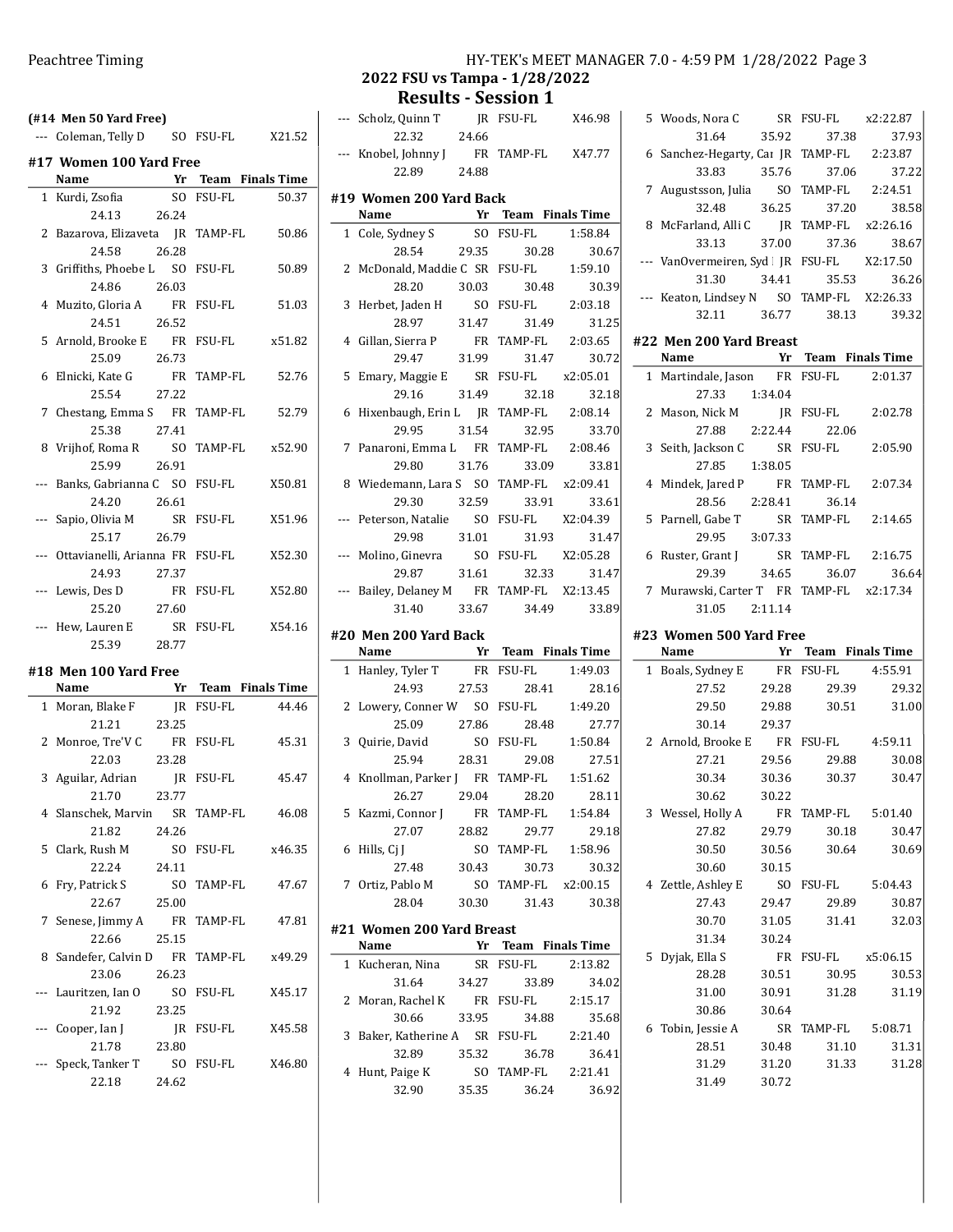| (#23 Women 500 Yard Free)                 |       |             |                      |       |
|-------------------------------------------|-------|-------------|----------------------|-------|
| 7 Arnold, Megan N JR TAMP-FL 5:14.14      |       |             |                      |       |
| 28.14 30.59                               |       |             | 31.08 31.60          |       |
| 31.70 32.05 32.22 32.42                   |       |             |                      |       |
| 32.28 32.06                               |       |             |                      |       |
| 8 Goldthorpe, Megan J JR TAMP-FL x5:15.58 |       |             |                      |       |
| 28.80                                     | 31.05 |             | 31.68 32.53          |       |
| 32.15                                     | 32.20 |             | 31.72 32.06          |       |
| 32.00                                     | 31.39 |             |                      |       |
| #24 Men 500 Yard Free                     |       |             |                      |       |
| Name                                      |       |             | Yr Team Finals Time  |       |
| 1 Yanchev, Yordan M SO FSU-FL 4:18.87     |       |             |                      |       |
| 23.49                                     |       | 25.67 25.98 |                      | 26.21 |
| 26.10 26.10 26.19 26.47                   |       |             |                      |       |
| 26.46 26.20                               |       |             |                      |       |
| 2 Budd, Sam                               |       |             | SR FSU-FL 4:24.17    |       |
| 23.81 26.23                               |       |             | 26.41 26.81          |       |
| 26.75                                     |       |             | 26.82 26.90 26.96    |       |
| 27.28 26.20                               |       |             |                      |       |
| 3 Ghaffari, Aziz                          |       |             | JR FSU-FL 4:30.25    |       |
| 23.57                                     | 25.99 |             | 26.56                | 27.28 |
| 27.81                                     |       |             | 27.33 27.47 28.14    |       |
| 27.84                                     | 28.26 |             |                      |       |
| 4 Brzozowski, Jason S FR FSU-FL x4:32.78  |       |             |                      |       |
| 24.06 26.61 27.37 27.57                   |       |             |                      |       |
| 27.83 27.79 27.84 28.32                   |       |             |                      |       |
| 28.23 27.16                               |       |             |                      |       |
| 5 Bozzi, Joe                              |       |             | FR TAMP-FL 4:37.46   |       |
| 25.38                                     |       | 28.25 28.38 |                      | 28.92 |
| 28.36 28.00                               |       |             | 28.16                | 28.05 |
| 27.80                                     | 26.16 |             |                      |       |
| 6 Morgan, Ian P                           |       |             | SO TAMP-FL $4:51.09$ |       |
| 25.80                                     | 28.78 | 29.23       |                      | 29.32 |
| 29.53                                     | 29.95 |             | 29.86                | 29.84 |
| 29.96 28.82                               |       |             |                      |       |
| --- Wood, Nevada P JR FSU-FL X4:38.18     |       |             |                      |       |
| 25.36                                     | 27.80 |             | 27.95 28.35          |       |
| 28.47 28.27 28.55 28.62                   |       |             |                      |       |
| 27.95                                     | 26.86 |             |                      |       |
| Taddonio, Cam J                           | JR    | FSU-FL      | X4:42.38             |       |
| 25.30                                     | 27.89 | 28.23       |                      | 28.29 |
| 28.69                                     | 28.79 | 29.07       |                      | 29.14 |
| 29.04                                     | 27.94 |             |                      |       |
| #25 Women 100 Yard Fly                    |       |             |                      |       |
| Name                                      | Yr    | Team        | <b>Finals Time</b>   |       |
| 1 Murray, Pia J                           | SO.   | FSU-FL      | 54.43                |       |
| 25.72                                     | 20.70 |             |                      |       |

| 1 Murray, Pia J   | SΟ    | FSU-FL        | 54.43  |
|-------------------|-------|---------------|--------|
| 25.73             | 28.70 |               |        |
| 2 Womer, Hannah C | SR –  | <b>FSU-FL</b> | 54.95  |
| 25.84             | 29.11 |               |        |
| 3 Herbet, Jaden H | SΩ    | <b>FSU-FL</b> | 55.32  |
| 26.07             | 29.25 |               |        |
| 4 Bird, Jenny M   | FR    | <b>FSU-FL</b> | x56.09 |
| 26.29             | 29.80 |               |        |
| 5 Oca, Anja E     | IR    | TAMP-FL       | 56.47  |
| 26.59             | 29.88 |               |        |

# Peachtree Timing Theorem 2012 12:59 PM 1/28/2022 Page 4

2022 FSU vs Tampa - 1/28/2022 Results - Session 1

| 6 Horan, Katie K                          |  | SO TAMP-FL | 57.25  |
|-------------------------------------------|--|------------|--------|
| 26.53 30.72                               |  |            |        |
| 7 Lauger, Madi M SO TAMP-FL 59.37         |  |            |        |
| 27.51 31.86                               |  |            |        |
| 8 Wagner, Kristen L SO TAMP-FL x59.81     |  |            |        |
| 27.72 32.09                               |  |            |        |
| --- Sapio, Olivia M SR FSU-FL             |  |            | X56.00 |
| 26.20 29.80                               |  |            |        |
| --- Huggins, Maddy E FR FSU-FL            |  |            | X57.12 |
| 26.76 30.36                               |  |            |        |
| --- Ottavianelli, Arianna FR FSU-FL       |  |            | X57.41 |
| 26.42 30.99                               |  |            |        |
| --- DiPietro, Erika G FR TAMP-FL X58.50   |  |            |        |
| 28.29 30.21                               |  |            |        |
| --- Keaton, Lindsey N SO TAMP-FL          |  |            | X58.63 |
| 27.26 31.37                               |  |            |        |
| --- Baker, Katherine A SR FSU-FL          |  |            | X59.73 |
| 27.06 32.67                               |  |            |        |
| --- DeCoteau, Alice P SO TAMP-FL X1:01.40 |  |            |        |
| 27.86 33.54                               |  |            |        |
| #26 Men 100 Yard Fly                      |  |            |        |
|                                           |  |            |        |

|                          | Name                 | Yr             |                | <b>Team</b> Finals Time |
|--------------------------|----------------------|----------------|----------------|-------------------------|
| $\mathbf{1}$             | McCusker, Max C      | <b>SR</b>      | <b>FSU-FL</b>  | 46.87                   |
|                          | 21.48                | 25.39          |                |                         |
|                          | 2 Varjasi, Peter     | IR             | FSU-FL         | 48.50                   |
|                          | 22.47                | 26.03          |                |                         |
| 3                        | Pavlidi, Arijus      | <b>FR</b>      | <b>FSU-FL</b>  | 48.94                   |
|                          | 22.68                | 26.26          |                |                         |
| 4                        | Fauteux, Nikki P     |                | IR TAMP-FL     | 49.68                   |
|                          | 23.06                | 26.62          |                |                         |
| 5                        | Demsar, Domen        | IR             | FSU-FL         | x49.70                  |
|                          | 23.61                | 26.09          |                |                         |
| 6                        | Dean, Kenan P        | FR             | <b>TAMP-FL</b> | 52.60                   |
|                          | 24.11                | 28.49          |                |                         |
|                          | 7 Clinard, John P    | IR             | <b>TAMP-FL</b> | 53.57                   |
|                          | 25.23                | 28.34          |                |                         |
|                          | Aguilar, Adrian      | <b>IR</b>      | <b>FSU-FL</b>  | X48.30                  |
|                          | 22.16                | 26.14          |                |                         |
| ---                      | Hammond, Brennan (JR |                | FSU-FL         | X48.83                  |
|                          | 23.05                | 25.78          |                |                         |
| ---                      | Sierra, Miguel       | FR             | FSU-FL         | X49.81                  |
|                          | 23.87                | 25.94          |                |                         |
| ---                      | Butters, Eli B       | <b>FR</b>      | <b>FSU-FL</b>  | X49.88                  |
|                          | 23.03                | 26.85          |                |                         |
|                          | Pereira, Tiago M     | <b>FR</b>      | <b>FSU-FL</b>  | X50.52                  |
|                          | 22.83                | 27.69          |                |                         |
| $\overline{\phantom{a}}$ | Covington, Rian J    | <b>FR</b>      | FSU-FL         | X50.68                  |
|                          | 23.51                | 27.17          |                |                         |
| ---                      | Moran, Blake F       | IR             | FSU-FL         | X51.68                  |
|                          | 23.48                | 28.20          |                |                         |
|                          | --- Coleman, Telly D | SO.            | <b>FSU-FL</b>  | X51.97                  |
|                          | 23.59                | 28.38          |                |                         |
|                          | Aung, Winn M         | S <sub>O</sub> | <b>TAMP-FL</b> | X53.21                  |
|                          | 24.75                | 28.46          |                |                         |
|                          |                      |                |                |                         |

|              | #29 Women 200 Yard IM                        |                 |                     |          |
|--------------|----------------------------------------------|-----------------|---------------------|----------|
|              | Name                                         |                 | Yr Team Finals Time |          |
| $\mathbf{1}$ | Jernstedt, Edith M                           | FR              | <b>FSU-FL</b>       | 2:02.92  |
|              | 26.08                                        | 30.78           | 36.87               | 29.19    |
| 2            | Cole, Sydney S                               | SO.             | <b>FSU-FL</b>       | 2:03.86  |
|              | 27.55                                        | 29.79           | 37.11               | 29.41    |
| 3            | VanOvermeiren, Syd JR                        |                 | FSU-FL              | 2:04.57  |
|              | 28.00                                        | 32.92           | 35.59               | 28.06    |
| 4            | Trieschmann, Emily / FR                      |                 | FSU-FL x2:04.58     |          |
|              | 26.83                                        | 32.26           | 37.12               | 28.37    |
| 5            | Hunt, Paige K                                | SO.             | TAMP-FL             | 2:08.05  |
|              | 28.14                                        | 33.49           | 36.22               | 30.20    |
| 6            | Lauger, Madi M                               | SO              | <b>TAMP-FL</b>      | 2:09.18  |
|              | 27.02                                        | 32.69           | 39.10               | 30.37    |
| 7            | Hixenbaugh, Erin L JR                        |                 | TAMP-FL             | 2:14.02  |
|              | 29.23                                        | 32.94           | 39.29               | 32.56    |
| 8            | Augustsson, Julia                            | SO <sub>1</sub> | TAMP-FL x2:16.38    |          |
|              | 29.19                                        | 36.85           | 37.75               | 32.59    |
|              | Molino, Ginevra                              | SO.             | FSU-FL              | X2:08.11 |
|              | 27.78                                        | 32.30           | 37.66               | 30.37    |
|              | #30 Men 200 Yard IM                          |                 |                     |          |
|              |                                              |                 |                     |          |
|              | Name                                         | Yr              | Team Finals Time    |          |
| $\mathbf{1}$ | Herbet, Mason J                              | S <sub>O</sub>  | <b>FSU-FL</b>       | 1:47.35  |
|              | 22.99                                        | 26.65           | 31.49               | 26.22    |
| 2            | Mason, Nick M                                | IR              | FSU-FL              | 1:50.62  |
|              | 24.09                                        | 27.18           | 32.11               | 27.24    |
| 3            | Nugent, Auben F                              | FR              | <b>FSU-FL</b>       | 1:53.29  |
|              | 24.12                                        | 29.15           | 33.47               | 26.55    |
| 4            | Speck, Tanker T                              | SO.             | <b>FSU-FL</b>       | x1:57.14 |
|              | 24.80                                        | 28.90           | 35.73               | 27.71    |
| 5            | Parnell, Gabe T                              | SR              | TAMP-FL             | 2:01.05  |
|              | 25.79                                        | 30.41           | 34.63               | 30.22    |
| 6            | Kazmi, Connor J                              | FR              | <b>TAMP-FL</b>      | 2:03.37  |
|              | 27.34                                        | 30.39           | 36.90               | 28.74    |
| 7            | Hills, Cj J                                  | SO.             | TAMP-FL             | 2:03.71  |
|              | 27.44                                        | 30.54           | 37.07               | 28.66    |
| 8            | Ruster, Grant J                              | <b>SR</b>       | TAMP-FL x2:06.88    |          |
|              | 26.58                                        | 33.27           | 36.96               | 30.07    |
|              |                                              |                 |                     |          |
|              | #31 Women 200 Yard Free Relay<br><b>Team</b> |                 | Relay Finals Time   |          |
| $\mathbf{1}$ | FSU-FL                                       |                 | A                   | 1:32.50  |
|              | Womer, Hannah C SR Banks, Gabrianna C SO     |                 |                     |          |

| Womer, Hannah C SR     |                     | Banks, Gabrianna C SO                        |             |  |  |
|------------------------|---------------------|----------------------------------------------|-------------|--|--|
|                        |                     | Fernandes, Aryanna I S McDonald, Maddie C SI |             |  |  |
| 23.57 23.16            |                     | 22.89                                        | 22.88       |  |  |
| 2 FSU-FL               |                     | C                                            | 1:34.15     |  |  |
| Dicks, Alexandra E FR  | Muzito, Gloria A FR |                                              |             |  |  |
| Kurdi, Zsofia SO       |                     | Lewis, Des D FR                              |             |  |  |
| 24.20                  | 23.17               |                                              | 23.09 23.69 |  |  |
| 3 FSU-FL               |                     | B                                            | x1:37.19    |  |  |
| Hew, Lauren E SR       | Sapio, Olivia M SR  |                                              |             |  |  |
| Zettle, Ashley E SO    | Emary, Maggie E SR  |                                              |             |  |  |
| 24.03 23.52            |                     |                                              | 24.48 25.16 |  |  |
| 4 TAMP-FL              |                     | A                                            | 1:37.45     |  |  |
| Bazarova, Elizaveta JR |                     | DiPietro, Erika G FR                         |             |  |  |
| Chestang, Emma S FR    |                     | Vrijhof, Roma R SO                           |             |  |  |
| 23.71                  | 25.12               | 24.50                                        | 24.12       |  |  |